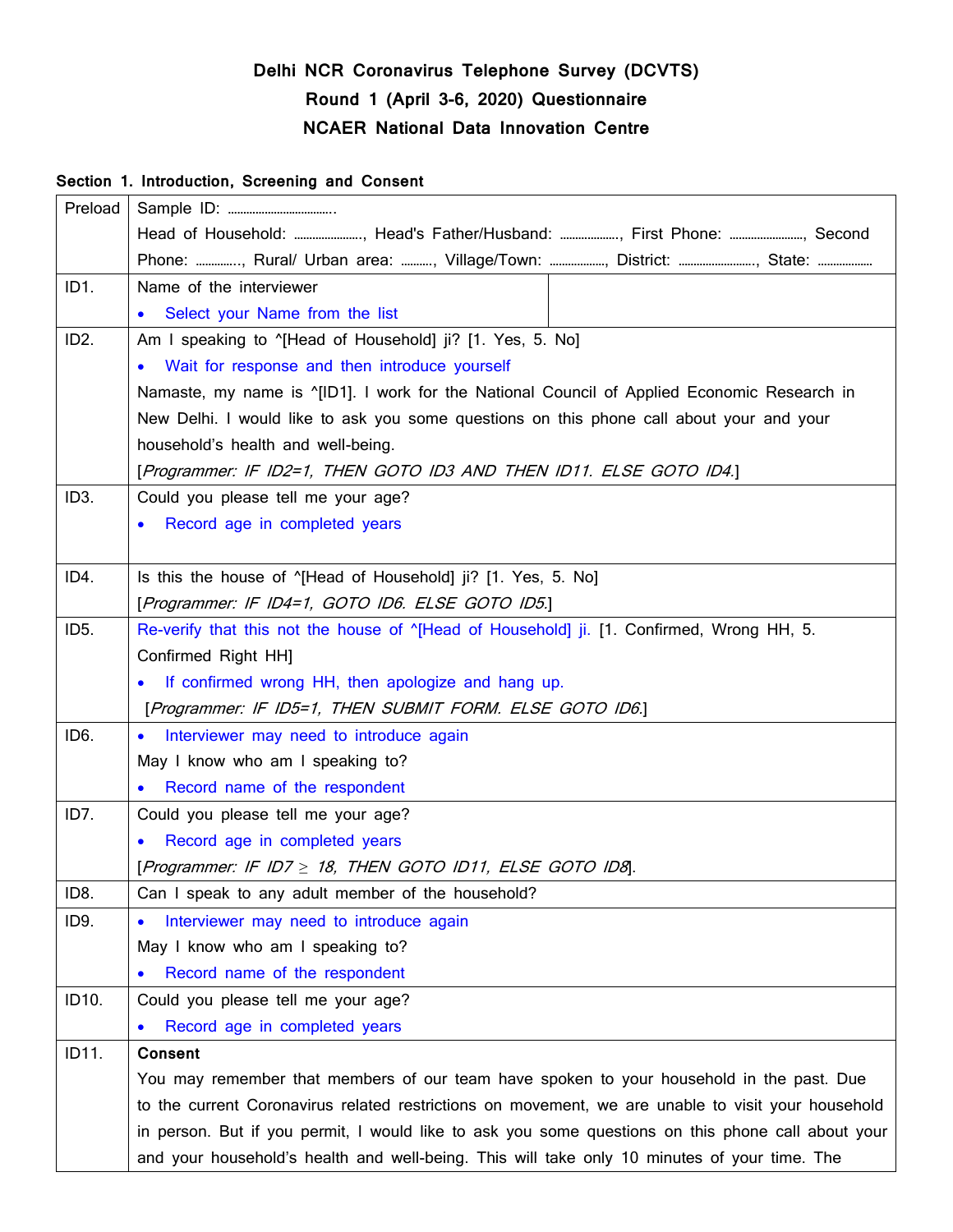| information is collected to understand how people are feeling about the Coronavirus outbreak and       |
|--------------------------------------------------------------------------------------------------------|
| are coping with it. Your information will be used together with information from many other            |
| households in the Delhi NCR to improve the response to the outbreak. Your specific responses           |
| will be kept confidential by NCAER.                                                                    |
| Participation in this brief survey is voluntary. If you choose not to reply to any of the questions in |
| this questionnaire, you are free to do so. Do you have a little time to talk to me now?                |
| 1. Yes                                                                                                 |
| 2. No, call me at a later time (take appointment)                                                      |
| 3.<br>No, refused                                                                                      |

## **Section 2. Knowledge of Coronavirus**

| SI.No.          | <b>Questions</b>                         | <b>Codes</b>                                    | <b>Skip</b>     |
|-----------------|------------------------------------------|-------------------------------------------------|-----------------|
| KN <sub>1</sub> | Have you heard of the Coronavirus        | 1. Yes                                          | If $1$ ,        |
|                 | in the last two weeks?                   | 5. No                                           | <b>GOTO</b>     |
|                 |                                          |                                                 | KN <sub>3</sub> |
| <b>KN2.</b>     | In the last two weeks, have you          | 1. Yes                                          | IF 5.           |
|                 | heard of a new virus that can make       | 5. No                                           | <b>GOTO</b>     |
|                 | a person sick?                           |                                                 | Section         |
|                 | This is a probing question, as           |                                                 | 6               |
|                 | the answer to the previous               |                                                 |                 |
|                 | question was [No].                       |                                                 |                 |
| <b>KN3.</b>     | What are the symptoms of a               | Fever<br>$1_{-}$                                | IF DK is        |
|                 | Coronavirus infection?                   | Sneezing<br>2.                                  | selected,       |
|                 | DO NOT read out the responses            | 3.<br>Runny nose                                | no other        |
|                 | Check all that respondent                | Pain in throat/ difficulty or pain during<br>4. | options         |
|                 | mentions                                 | swallowing                                      | can be          |
|                 | IF respondent says only one<br>$\bullet$ | loose motion<br>5.                              | selected.       |
|                 | symptom, probe: is there any             | Cough<br>6.                                     |                 |
|                 | other symptom that you know              | Difficulty in breathing<br>7.                   |                 |
|                 | of?                                      | Common cold<br>8.                               |                 |
|                 |                                          | Body pain<br>9.                                 |                 |
|                 |                                          | 10. Headache                                    |                 |
|                 |                                          | 11. Weakness                                    |                 |
|                 |                                          | 12. Other                                       |                 |
|                 |                                          | 13. DK                                          |                 |
| KN4.            | How can you protect yourself from        | Using face masks<br>1.                          | IF DK is        |
|                 | the Coronavirus? Tell me about the       | Frequent hand washing with soap/ use of<br>2.   | selected,       |
|                 | ways you can protect yourself.           | hand sanitizers                                 | no other        |
|                 | DO NOT read out the responses            | 3. Covering nose and mouth with tissue/         | options         |
|                 | Check all that the respondent            | handkerchief/ flexed elbow while coughing or    | can be          |
|                 | mentions                                 | sneezing                                        | selected.       |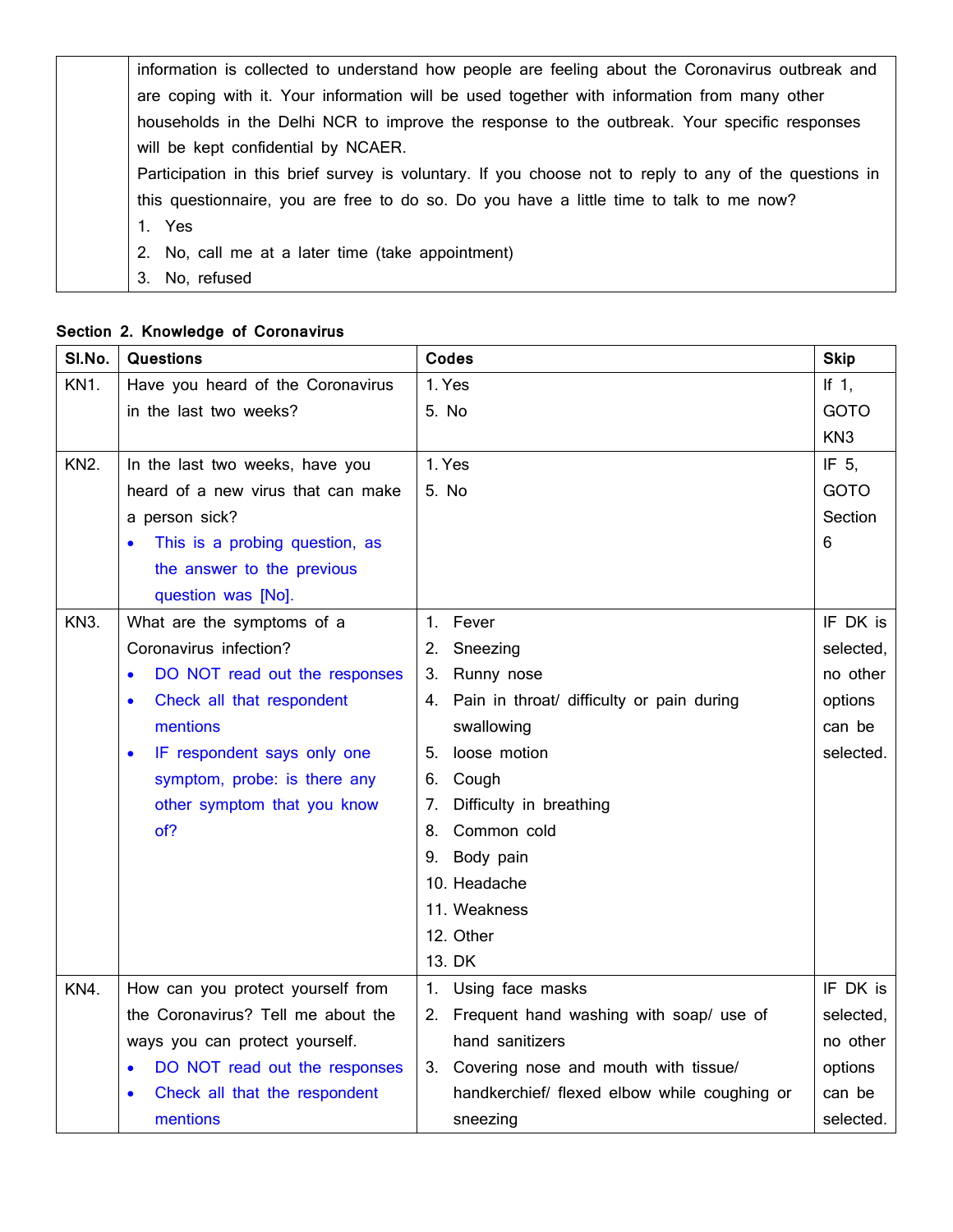|             | IF respondent says only one<br>$\bullet$ | 4. Covering nose and mouth with hands while     |  |
|-------------|------------------------------------------|-------------------------------------------------|--|
|             | method, probe: is there any              | coughing or sneezing                            |  |
|             | other method that you know of?           | 5. Avoiding contact with infected individuals   |  |
|             |                                          | 6. Avoiding contact with anyone other than      |  |
|             |                                          | household members                               |  |
|             |                                          | 7. Avoiding touching your nose, mouth, and eyes |  |
|             |                                          | 8. Avoiding crowded places like markets, malls, |  |
|             |                                          | cinema halls, public transport                  |  |
|             |                                          | 9. Getting tested for the Coronavirus           |  |
|             |                                          | 10. Taking medicines                            |  |
|             |                                          | 11. Strictly observing the 21-day lockdown the  |  |
|             |                                          | Government announced on March                   |  |
|             |                                          | 12. Washing vegetables and other things brought |  |
|             |                                          | from outside                                    |  |
|             |                                          | 13. Maintaining cleanliness                     |  |
|             |                                          | 14. Drinking hot water or tea                   |  |
|             |                                          | 15. Other                                       |  |
|             |                                          | 16. DK                                          |  |
| <b>KN5.</b> | Do you know or have heard of             | 1. Yes                                          |  |
|             | anyone in your locality who has/ had     | 5. No                                           |  |
|             | Coronavirus infection in the last two    |                                                 |  |
|             | weeks?                                   |                                                 |  |
|             | If respondent mentions that<br>O         |                                                 |  |
|             | someone in the household got             |                                                 |  |
|             | infected, record in the interviewer      |                                                 |  |
|             | observation section.                     |                                                 |  |

## **Section 3. Attitude and perception**

Now I would like to ask a few questions about your perception about the severity of the Coronavirus epidemic.

| SI.No. | Questions                                              | Codes                   |
|--------|--------------------------------------------------------|-------------------------|
| AP1.   | Taking everything into consideration, do you think the | 1. Very dangerous       |
|        | Coronavirus is very dangerous, moderately dangerous    | 2. Moderately dangerous |
|        | or not dangerous?                                      | 3. Not dangerous        |
|        |                                                        | 4. DK                   |
| AP2.   | According to you, what is the chance that you and      | 1. High chance          |
|        | your household members will get infected with the      | 2. Moderate chance      |
|        | Coronavirus?                                           | 3. Low chance           |
|        |                                                        | 4. No chance            |
|        |                                                        | 5. DK                   |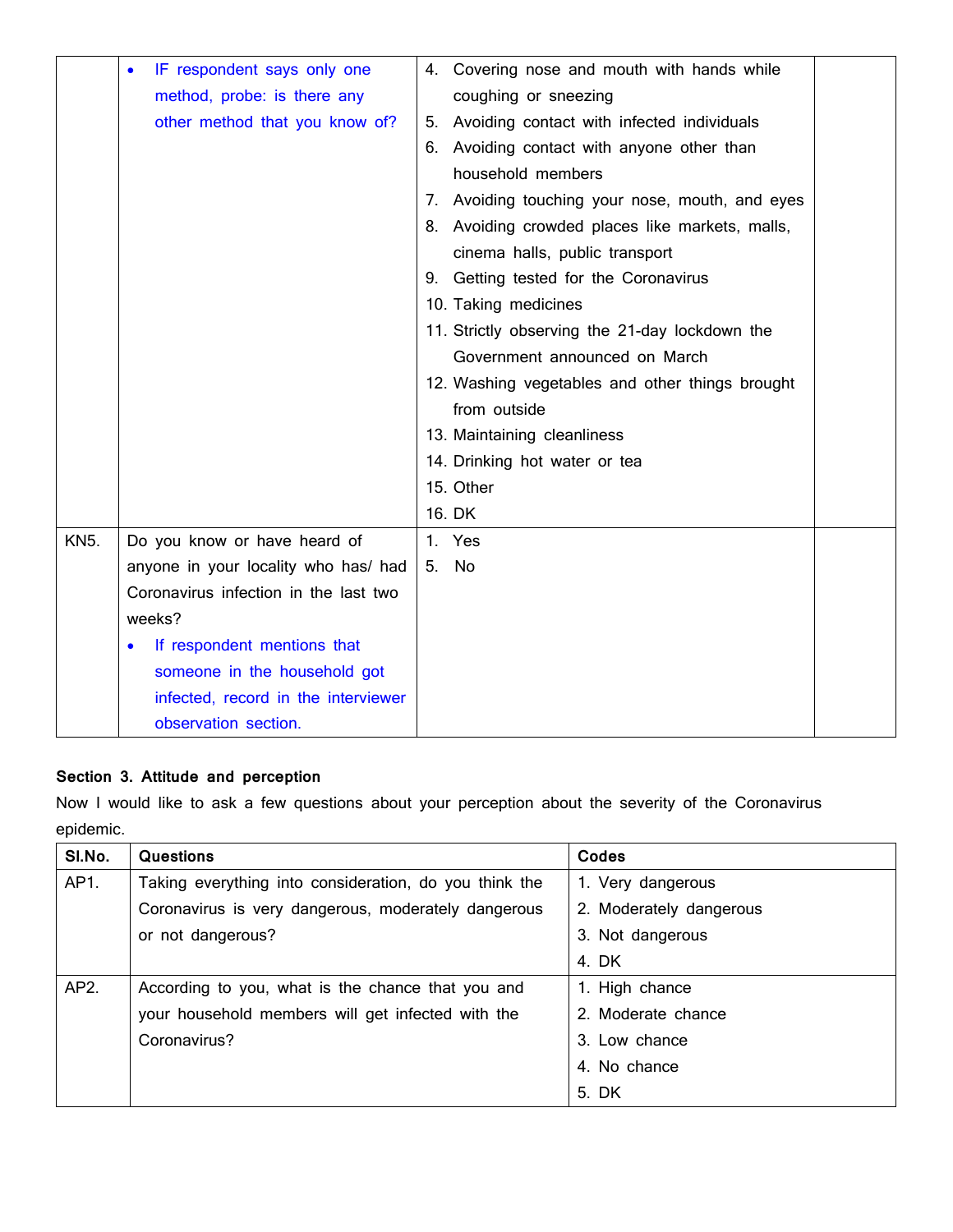| AP3. | If you had the symptoms of a Coronavirus infection,                  | 1. Very worried                   |
|------|----------------------------------------------------------------------|-----------------------------------|
|      | would you be worried about transmitting the infection to             | 2. Somewhat worried               |
|      | others?                                                              | 3. Not worried                    |
| AP4. | What do you think of media coverage on the                           | 1. Too much                       |
|      | Coronavirus outbreak in the last few weeks? Was it                   | 2. About right                    |
|      | too much, about right, or too little?                                | 3. Too little                     |
|      |                                                                      | 4. No opinion                     |
| AP5. | In order to limit the spread of the Coronavirus, if the              | 1. Strongly support               |
|      | lockdown phase is extended for another two weeks                     | 2. Support                        |
|      | after 14 <sup>th</sup> April, would you support that or oppose that? | 3. Neutral                        |
|      | • Try to get a response between 1 to 5                               | 4. Oppose                         |
|      | If the respondent says support or oppose, probe to                   | Strongly oppose<br>5.             |
|      | measure the level of support or opposition                           | 6. Cannot say now, depends on the |
|      |                                                                      | situation                         |

## **Section 4. Practices and their feasibility**

| SI.No.            | <b>Questions</b>                                                                 | Codes   |
|-------------------|----------------------------------------------------------------------------------|---------|
| PR1.              | Do you have access to adequate water to be able to wash your                     | 1. Yes  |
|                   | hands every 2-3 hours?                                                           | 5. No   |
| <b>PR2.</b>       | Do you have access to soap or hand sanitizer while cleaning                      | 1. Yes  |
|                   | your hands every 2-3 hours?                                                      | 5. No   |
| PR <sub>3</sub> . | How many people currently reside in your house?                                  | Numbers |
| PR4.              | Please think about the people you were in contact with                           | Numbers |
|                   | yesterday from when you woke up in the morning till when you                     |         |
|                   | slept. A contact is defined as:                                                  |         |
|                   | a two-way conversation in the physical presence of                               |         |
|                   | another person or                                                                |         |
|                   | a physical presence of another person within 6 feet or                           |         |
|                   | direct physical contact (for example hand holding,                               |         |
|                   | sharing a motorcycle or bicycle ride, or holding a baby).                        |         |
|                   | How many people did you come contact with yesterday within                       |         |
|                   | your house? This includes people currently residing in your                      |         |
|                   | house and people who might have come to your house                               |         |
|                   | yesterday such as neighbours, relatives, milkman, servants, etc.                 |         |
|                   | Remind respondent not to include himself/herself<br>$\bullet$                    |         |
|                   | Probe if a small number of people reported compared to<br>$\bullet$              |         |
|                   | $^{\circ}$ [PR3]: You reported there are $^{\circ}$ [PR3] people residing in the |         |
|                   | house. Are you sure of the number of people you contacted                        |         |
|                   | in your house?                                                                   |         |
|                   |                                                                                  |         |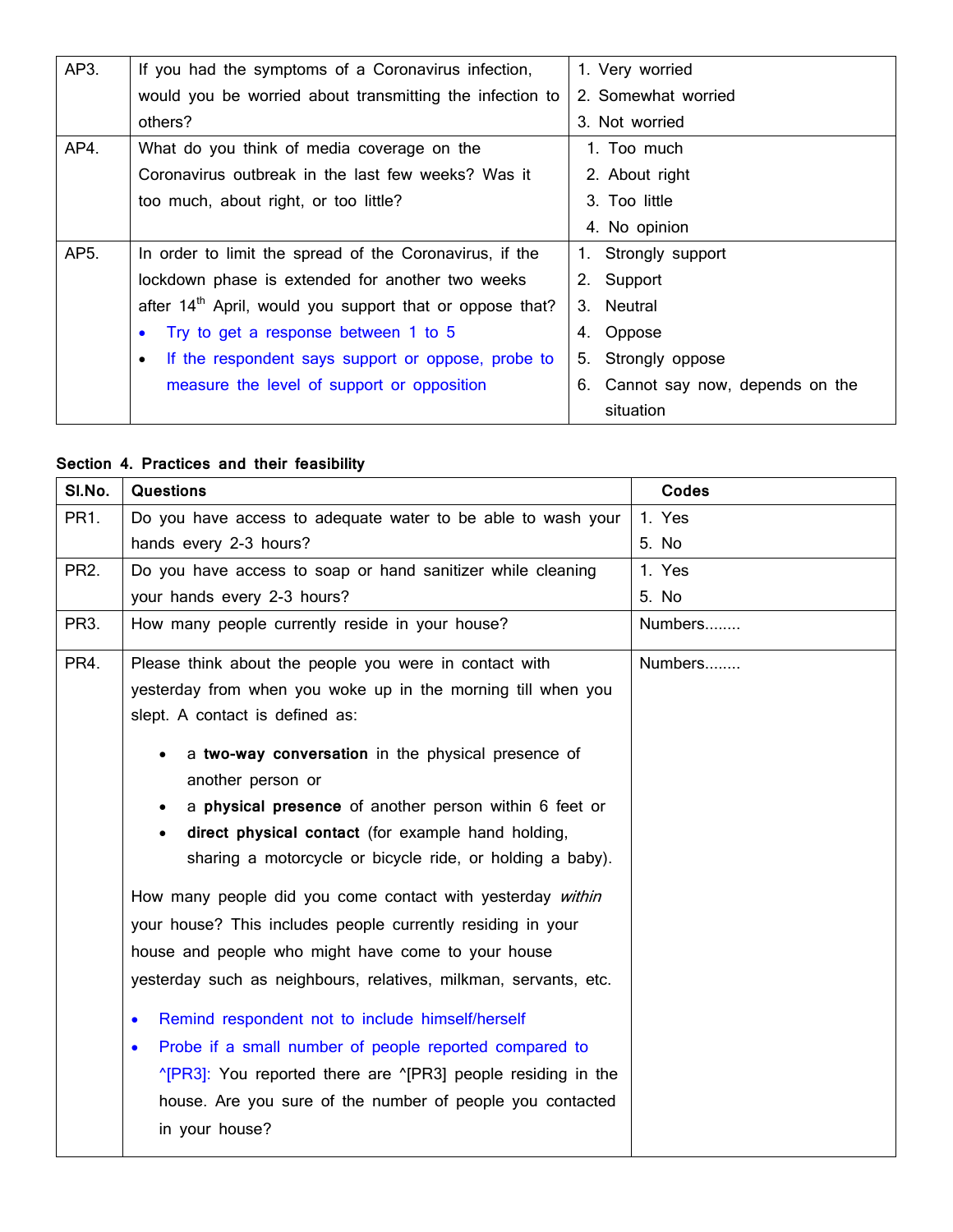| <b>PR5.</b>       | Besides the members residing in your house, how many people              | Numbers                         |
|-------------------|--------------------------------------------------------------------------|---------------------------------|
|                   | did you come contact with yesterday <i>outside</i> your house?           |                                 |
|                   | Probe: Please think through your day from morning to night.<br>$\bullet$ |                                 |
|                   | Did you miss out any people you contacted yesterday                      |                                 |
|                   | outside your house?                                                      |                                 |
| PR <sub>6</sub> . | If you had the symptoms of the Coronavirus (fever and dry                | 1. Yes, completely              |
|                   | cough), would you be able to quarantine yourself, that is                | 2. Yes, to a large extent       |
|                   | separate yourself from any contact with others completely for 14         | 3. Not really, no separate room |
|                   | days?                                                                    | in the house                    |
|                   | IF respondent says [No], probe why and record responses                  | 4. Not really, too many people  |
|                   | accordingly                                                              | in the house and around         |
|                   |                                                                          | 5. No need                      |

### **Section 5. Impact**

Now I would like to ask you a few questions about how Coronavirus has impacted your life in the last 2 weeks.

| SI.No. | <b>Questions</b>                                 | Codes                                       | <b>Skip</b> |
|--------|--------------------------------------------------|---------------------------------------------|-------------|
| IM1.   | Did Coronavirus outbreak reduce the income       | 1. Very much                                |             |
|        | or wages of your household in the last two       | 2. Somewhat                                 |             |
|        | weeks?                                           | 3. Not at all                               |             |
| IM2.   | In the last two weeks, have you or any           | 1. Yes                                      | IF NO,      |
|        | members of your household, had to move           | 5. No                                       | <b>GOTO</b> |
|        | from one place to another due to the             |                                             | IM4         |
|        | situation arising from the Coronavirus           |                                             |             |
|        | outbreak?                                        |                                             |             |
| IM3.   | What were the main reasons for moving            | 1. Fear of the disease (risk would be       |             |
|        | from one place to another?                       | lower in my hometown or village)            |             |
|        | DO NOT read out the responses<br>$\bullet$       | 2. Wanted to be near family                 |             |
|        | Check all that respondent mentions<br>$\bullet$  | 3. Academic institution/ office/ work       |             |
|        | IF respondent says only one reason,<br>$\bullet$ | place closed                                |             |
|        | probe: is there any other reason for             | 4. Lost job/wages and it was difficult to   |             |
|        | coming back home?                                | bear expenses                               |             |
|        |                                                  | 5. Essential items were not available       |             |
|        |                                                  | Other<br>6.                                 |             |
| IM4.   | In the last two weeks, what activities did you   | Visiting family and friends<br>1.           | IF 8 is     |
|        | and members of your household curtail?           | Going to work place<br>2.                   | selected,   |
|        | Read out the responses one by one                | Going to market or kirana shop<br>3.        | no other    |
|        | Record all that applies                          | Going to health facilities when there<br>4. | option      |
|        |                                                  | was a need related to medical               | can be      |
|        |                                                  | condition other than Coronavirus            | selected.   |
|        |                                                  | infection                                   |             |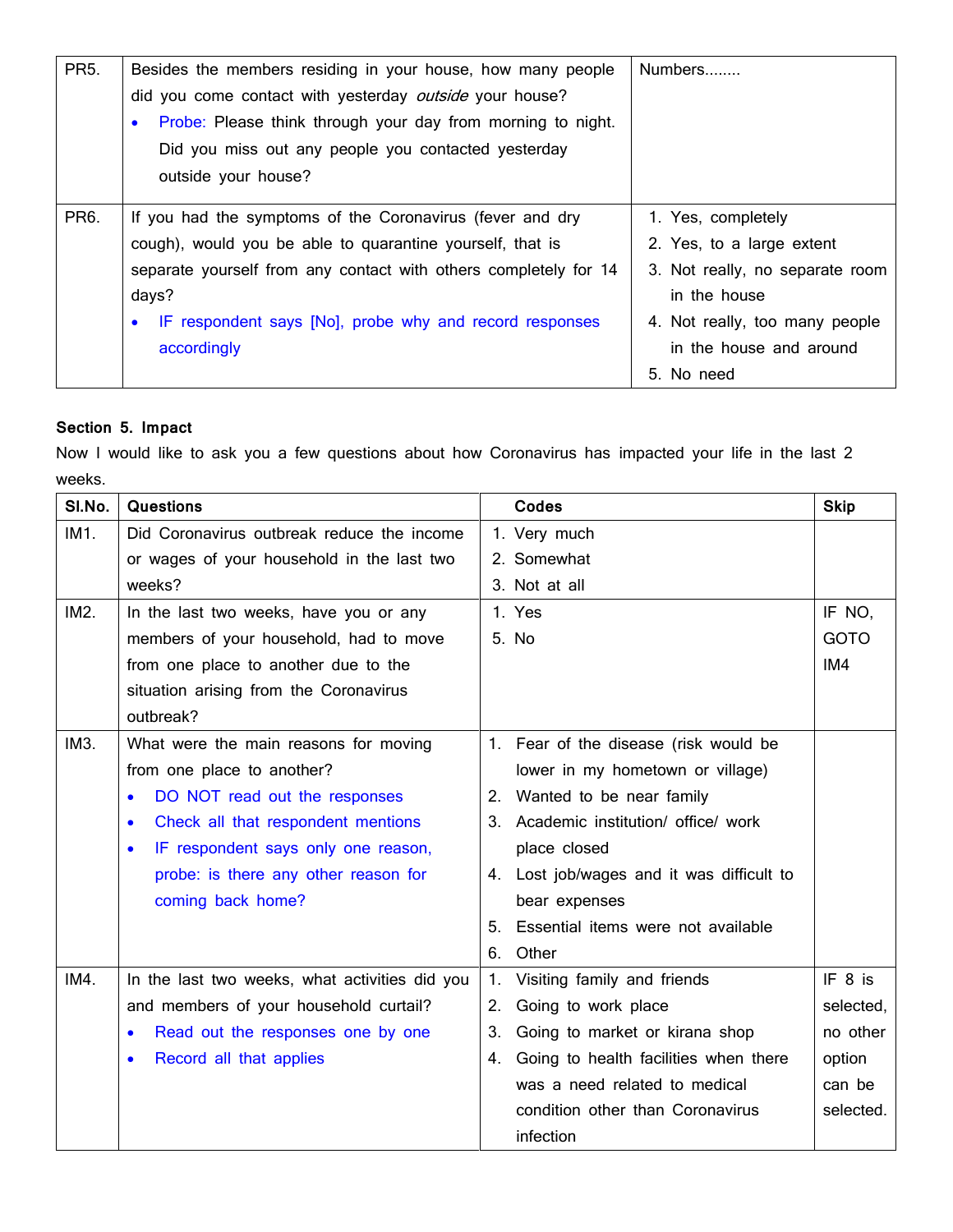|      |                                             | Going to religious places<br>5.            |             |
|------|---------------------------------------------|--------------------------------------------|-------------|
|      |                                             | Attending marriages and other social<br>6. |             |
|      |                                             | functions                                  |             |
|      |                                             | Other<br>7                                 |             |
|      |                                             | Did not curtail any activity<br>8.         |             |
| IM5. | Anytime in the last two weeks, did your     | 1. Yes                                     | IF NO,      |
|      | household experience any shortages of food  | 5.<br>No                                   | <b>GOTO</b> |
|      | items, cooking fuel or medicines?           |                                            | Section     |
|      | Consider shortages because of lack of       |                                            | 6           |
|      | supply in the market                        |                                            |             |
| IM6. | In the last two weeks, which were the items | Grains (Rice, wheat etc.)<br>1.            |             |
|      | that you wanted to buy                      | 2. Vegetables and Fruits                   |             |
|      | but could not buy because of short supply?  | Milk and milk products<br>3.               |             |
|      | Read out the responses one by one           | Egg, Meat, fish<br>4.                      |             |
|      | Record all that applies                     | Cooking fuel<br>5.                         |             |
|      |                                             | Medicines<br>6.                            |             |
|      |                                             | Other<br>7.                                |             |

## **Section 6. Basic socio-demographic characteristics**

| SI.No.            | <b>Questions</b>                       | Codes                                              |
|-------------------|----------------------------------------|----------------------------------------------------|
| SD1.              | Select the Sex of the respondent       | 1. Male                                            |
|                   |                                        | 5. Female                                          |
| SD <sub>2</sub> . | How many standards/ years of education | Numbers                                            |
|                   | did you complete?                      |                                                    |
| SD <sub>3</sub> . | What is your primary occupation?       | Cultivation<br>1.                                  |
|                   |                                        | Allied agriculture<br>2.                           |
|                   |                                        | Agricultural wage labour<br>3.                     |
|                   |                                        | Non-agricultural wage labour<br>4.                 |
|                   |                                        | Traditional Jajmani work<br>5.                     |
|                   |                                        | Petty shop/Small business<br>6.                    |
|                   |                                        | Organized Trade/Business<br>7.                     |
|                   |                                        | Salaried employee<br>8.                            |
|                   |                                        | 9. Other professional work such as Doctor, Lawyer, |
|                   |                                        | Chattered accountant                               |
|                   |                                        | 10. Retired                                        |
|                   |                                        | 11. Household work/Housewife                       |
|                   |                                        | 12. Student                                        |
|                   |                                        | 13. Looking for work/Unemployed                    |
|                   |                                        | 14. Too young/ too old to work                     |
|                   |                                        | 15. Unfit to work                                  |
|                   |                                        | 16. Other                                          |

Thank you very much for your time in talking to me and sharing your thoughts about Coronavirus outbreak.